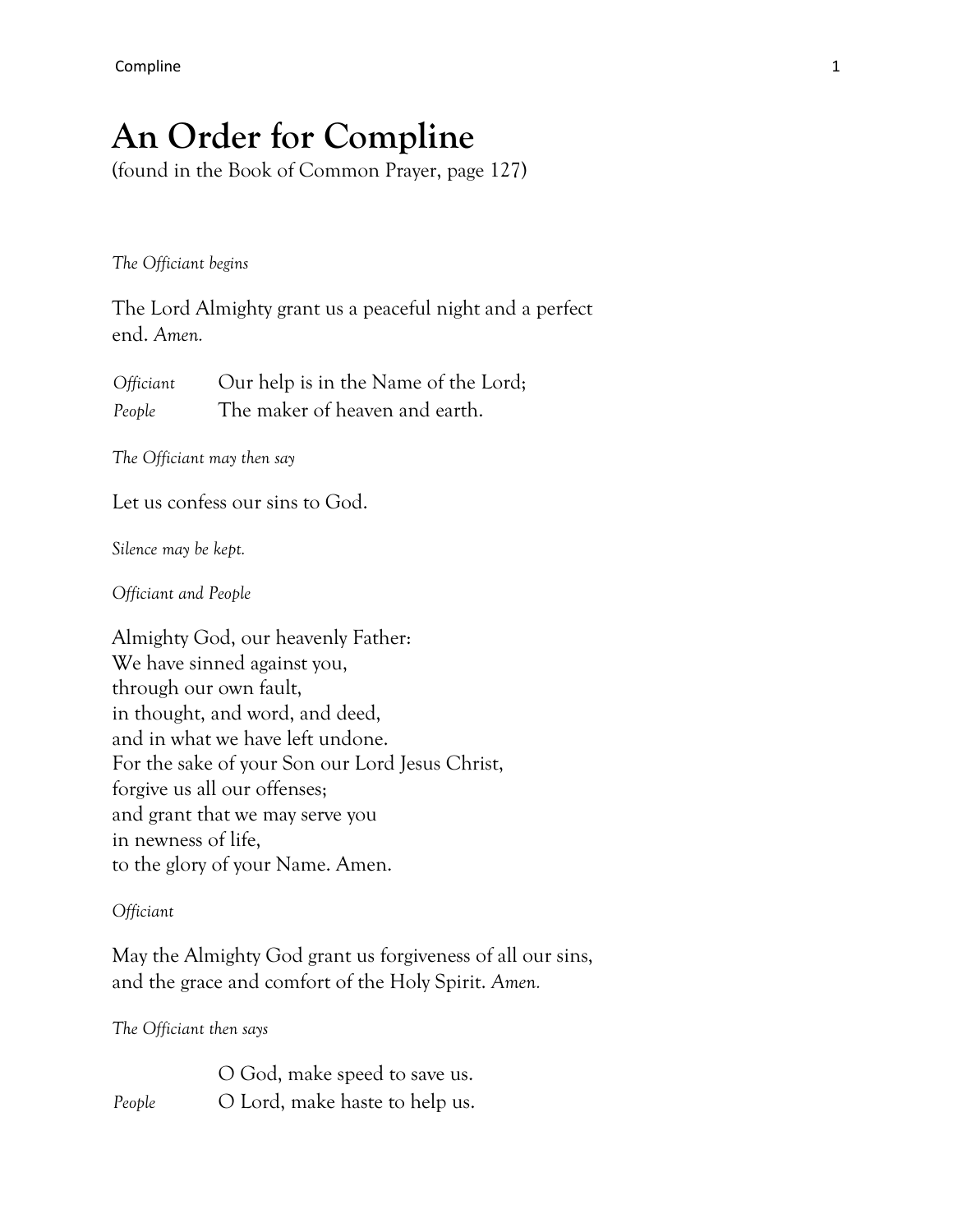*Officiant and People*

Glory to the Father, and to the Son, and to the Holy Spirit: as it was in the beginning, is now, and will be for ever. Amen.

*Except in Lent, add* Alleluia.

*One or more of the following Psalms are sung or said. Other suitable selections may be substituted.*

**Psalm 4** *Cum invocarem*

- 1 Answer me when I call, O God, defender of my cause; \* you set me free when I am hard-pressed; have mercy on me and hear my prayer.
- 2 "You mortals, how long will you dishonor my glory; \* how long will you worship dumb idols and run after false gods?"
- 3 Know that the LORD does wonders for the faithful; \* when I call upon the LORD, he will hear me.
- 4 Tremble, then, and do not sin; \* speak to your heart in silence upon your bed.
- 5 Offer the appointed sacrifices \* and put your trust in the LORD.
- 6 Many are saying, "Oh, that we might see better times!" \* Lift up the light of your countenance upon us, O LORD.
- 7 You have put gladness in my heart, \* more than when grain and wine and oil increase.
- 8 I lie down in peace; at once I fall asleep; \* for only you, LORD, make me dwell in safety.

**Psalm 31** *In te, Domine, speravi*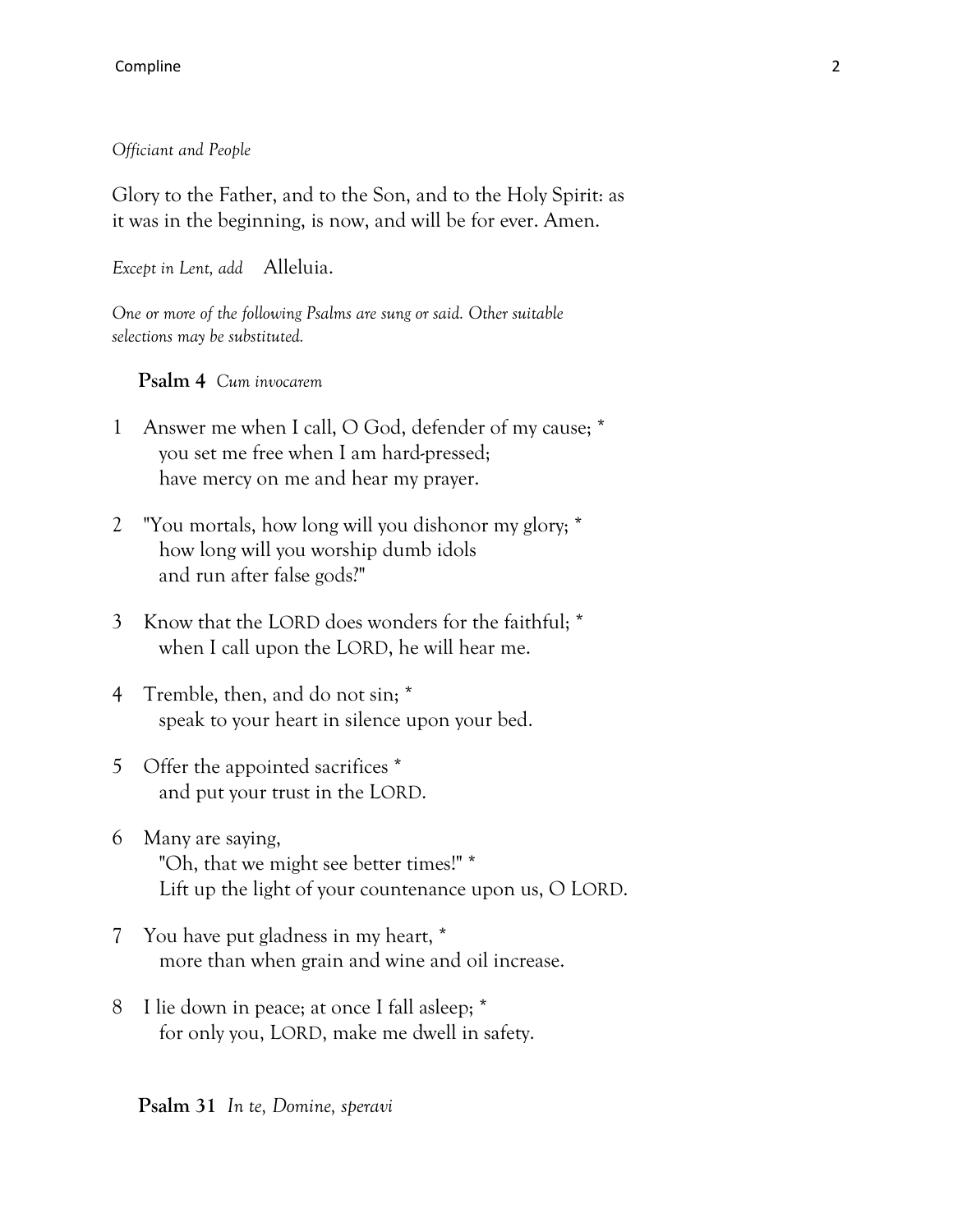- 1 In you, O LORD, have I taken refuge; let me never be put to shame: \* deliver me in your righteousness.
- 2 Incline your ear to me; \* make haste to deliver me.
- 3 Be my strong rock, a castle to keep me safe, for you are my crag and my stronghold; \* for the sake of your Name, lead me and guide me.
- 4 Take me out of the net that they have secretly set for me,  $*$ for you are my tower of strength.
- 5 Into your hands I commend my spirit, \* for you have redeemed me, O LORD, O God of truth.

# **Psalm 91** *Qui habitat*

- 1 He who dwells in the shelter of the Most High \* abides under the shadow of the Almighty.
- 2 He shall say to the LORD, "You are my refuge and my stronghold, \* my God in whom I put my trust."
- 3 He shall deliver you from the snare of the hunter \* and from the deadly pestilence.
- 4 He shall cover you with his pinions, and you shall find refuge under his wings; \* his faithfulness shall be a shield and buckler.
- 5 You shall not be afraid of any terror by night, \* nor of the arrow that flies by day;
- 6 Of the plague that stalks in the darkness, \* nor of the sickness that lays waste at mid-day.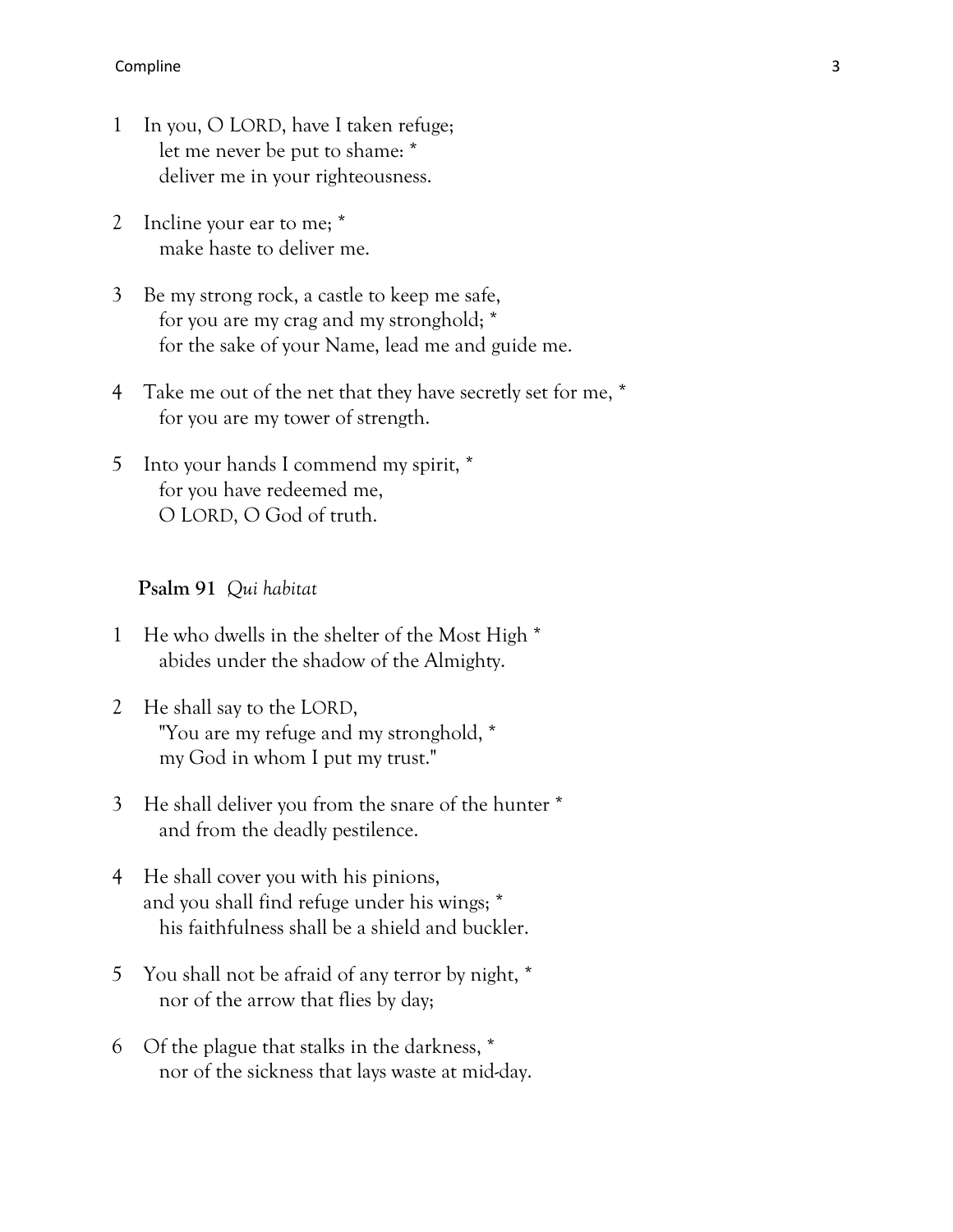- 7 A thousand shall fall at your side and ten thousand at your right hand, \* but it shall not come near you.
- 8 Your eyes only have to behold \* to see the reward of the wicked.
- 9 Because you have made the LORD your refuge, \* and the Most High your habitation,
- 10 There shall no evil happen to you, \* neither shall any plague come near your dwelling.
- 11 For he shall give his angels charge over you, \* to keep you in all your ways.
- 12 They shall bear you in their hands, \* lest you dash your foot against a stone.
- 13 You shall tread upon the lion and the adder; \* you shall trample the young lion and the serpent under your feet.
- 14 Because he is bound to me in love, therefore will I deliver him; \* I will protect him, because he knows my Name.
- 15 He shall call upon me, and I will answer him; \* I am with him in trouble; I will rescue him and bring him to honor.
- 16 With long life will I satisfy him, \* and show him my salvation.

# **Psalm 134** *Ecce nunc*

1 Behold now, bless the LORD, all you servants of the LORD, \* you that stand by night in the house of the LORD.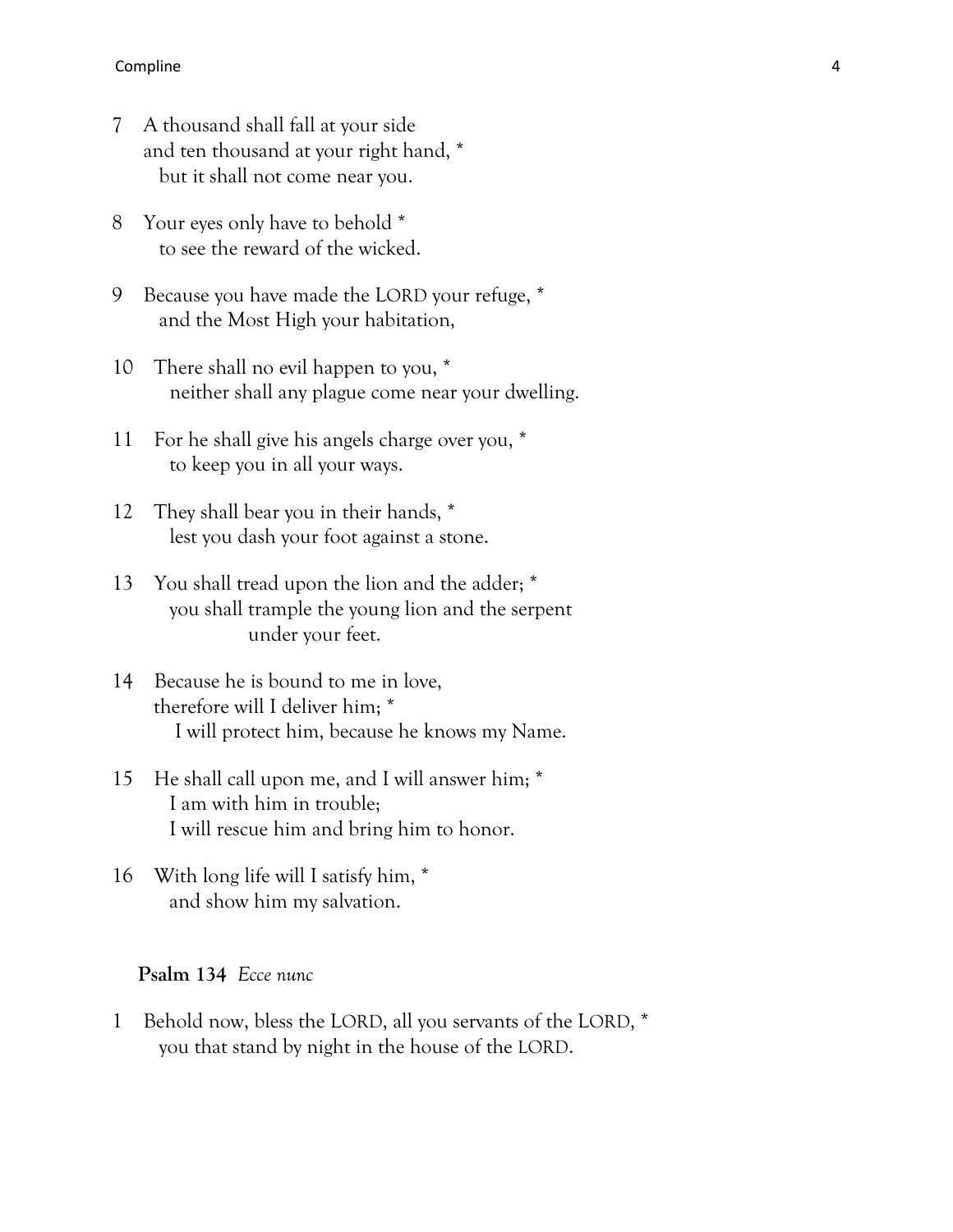2 Lift up your hands in the holy place and bless the LORD; \* the LORD who made heaven and earth bless you out of Zion.

*At the end of the Psalms is sung or said*

Glory to the Father, and to the Son, and to the Holy Spirit: \* as it was in the beginning, is now, and will be for ever. Amen.

*One of the following, or some other suitable passage of Scripture, is read*

Lord, you are in the midst of us, and we are called by your Name: Do not forsake us, O Lord our God. *Jeremiah 14:9,22*

*People* Thanks be to God.

*or this*

Come to me, all who labor and are heavy-laden, and I will give you rest. Take my yoke upon you, and learn from me; for I am gentle and lowly in heart, and you will find rest for your souls. For my yoke is easy, and my burden is light. *Matthew 11:28-30*

*People* Thanks be to God.

*or the following*

May the God of peace, who brought again from the dead our Lord Jesus, the great shepherd of the sheep, by the blood of the eternal covenant, equip you with everything good that you may do his will, working in you that which is pleasing in his sight; through Jesus Christ, to whom be glory for ever and ever. *Hebrews 13:20-21*

*People* Thanks be to God.

*or this*

Be sober, be watchful. Your adversary the devil prowls around like a roaring lion, seeking someone to devour. Resist him, firm in your faith. *1 Peter 5:8-9a*

*People* Thanks be to God.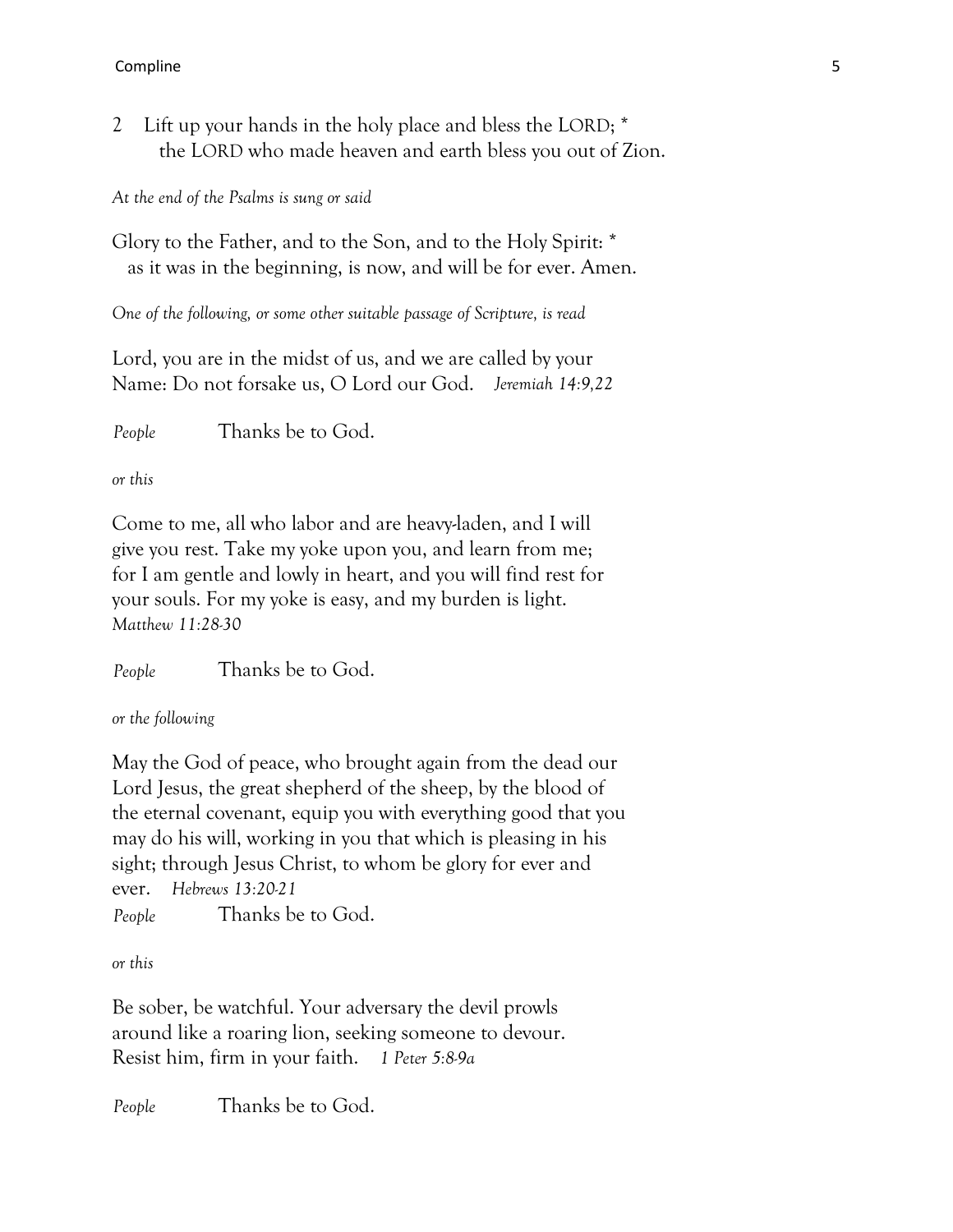*A hymn suitable for the evening may be sung.*

#### *Then follows*

- V. Into your hands, O Lord, I commend my spirit;
- R. For you have redeemed me, O Lord, O God of truth.
- V. Keep us, O Lord, as the apple of your eye;
- R. Hide us under the shadow of your wings.

Lord, have mercy. *Christ, have mercy.* Lord, have mercy.

## *Officiant and People*

Our Father, who art in heaven, hallowed be thy Name, thy kingdom come, thy will be done, on earth as it is in heaven. Give us this day our daily bread. And forgive us our trespasses, as we forgive those who trespass against us. And lead us not into temptation, but deliver us from evil.

| <i>Officiant</i> | Lord, hear our prayer;       |
|------------------|------------------------------|
| People           | And let our cry come to you. |
| <i>Officiant</i> | Let us pray.                 |

Our Father in heaven, hallowed be your Name, your kingdom come, your will be done, on earth as in heaven. Give us today our daily bread. Forgive us our sins as we forgive those who sin against us. Save us from the time of trial, and deliver us from evil.

*The Officiant then says one of the following Collects*

Be our light in the darkness, O Lord, and in your great mercy defend us from all perils and dangers of this night; for the love of your only Son, our Savior Jesus Christ. *Amen.*

Be present, O merciful God, and protect us through the hours of this night, so that we who are wearied by the changes and chances of this life may rest in your eternal changelessness; through Jesus Christ our Lord. *Amen.*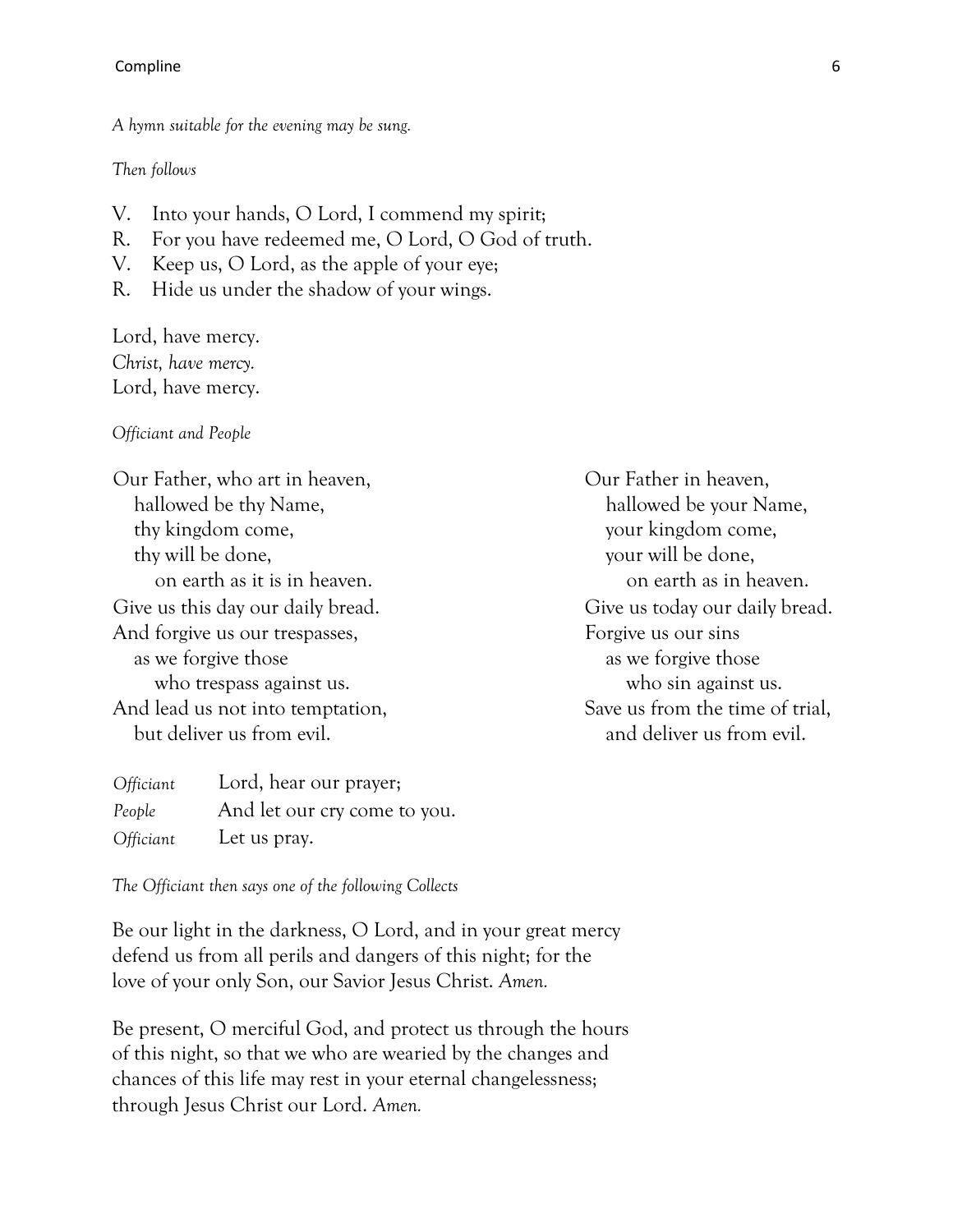Look down, O Lord, from your heavenly throne, and illumine this night with your celestial brightness; that by night as by day your people may glorify your holy Name; through Jesus Christ our Lord. *Amen.*

Visit this place, O Lord, and drive far from it all snares of the enemy; let your holy angels dwell with us to preserve us in peace; and let your blessing be upon us always; through Jesus Christ our Lord. *Amen.*

# *A Collect for Saturdays*

We give you thanks, O God, for revealing your Son Jesus Christ to us by the light of his resurrection: Grant that as we sing your glory at the close of this day, our joy may abound in the morning as we celebrate the Paschal mystery; through Jesus Christ our Lord. *Amen.*

## *One of the following prayers may be added*

Keep watch, dear Lord, with those who work, or watch, or weep this night, and give your angels charge over those who sleep. Tend the sick, Lord Christ; give rest to the weary, bless the dying, soothe the suffering, pity the afflicted, shield the joyous; and all for your love's sake. *Amen.*

## *or this*

O God, your unfailing providence sustains the world we live in and the life we live: Watch over those, both night and day, who work while others sleep, and grant that we may never forget that our common life depends upon each other's toil; through Jesus Christ our Lord. *Amen.*

*Silence may be kept, and free intercessions and thanksgivings may be offered.*

*The service concludes with the Song of Simeon with this Antiphon, which is sung or said by all*